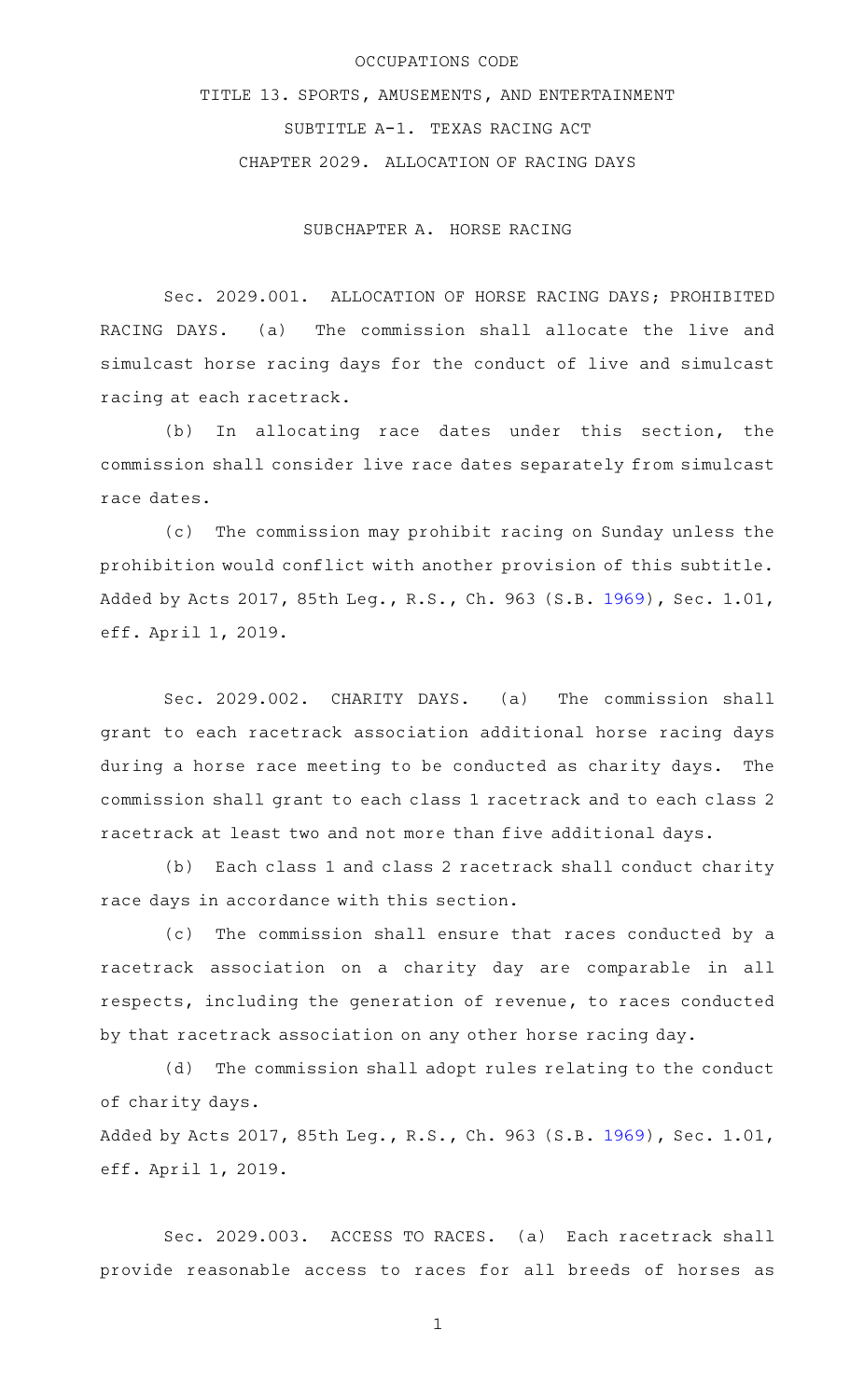determined by the racetrack association through negotiations with the representative state horse breed registry with the final approval of the commission.

(b) In granting approval under Subsection (a), the commission shall consider:

- $(1)$  the availability of competitive horses;
- $(2)$  economic feasibility; and
- (3) public interest.

Added by Acts 2017, 85th Leg., R.S., Ch. 963 (S.B. [1969](http://www.legis.state.tx.us/tlodocs/85R/billtext/html/SB01969F.HTM)), Sec. 1.01, eff. April 1, 2019.

## SUBCHAPTER B. GREYHOUND RACING

Sec. 2029.051. NUMBER OF GREYHOUND RACING DAYS. A greyhound racetrack association is entitled to 300 evening performances and 150 matinee performances in a calendar year. Added by Acts 2017, 85th Leg., R.S., Ch. 963 (S.B. [1969](http://www.legis.state.tx.us/tlodocs/85R/billtext/html/SB01969F.HTM)), Sec. 1.01, eff. April 1, 2019.

Sec. 2029.052. CHARITY DAYS. (a) The commission shall grant not less than five additional greyhound racing days during a greyhound race meeting to be conducted as charity days.

(b) The commission shall ensure that races conducted by a racetrack association on a charity day are comparable in all respects, including the generation of revenue, to races conducted by that racetrack association on any other greyhound racing day.

(c) The commission shall adopt rules relating to the conduct of charity days.

Added by Acts 2017, 85th Leg., R.S., Ch. 963 (S.B. [1969](http://www.legis.state.tx.us/tlodocs/85R/billtext/html/SB01969F.HTM)), Sec. 1.01, eff. April 1, 2019.

Sec. 2029.053. SUBSTITUTE RACING DAYS OR ADDITIONAL RACES. If, for a reason beyond a greyhound racetrack association's control and not caused by the racetrack association 's fault or neglect, it is impossible for the racetrack association to conduct a race on a day authorized by the commission, the commission in its discretion and at the request of the racetrack association, as a

2